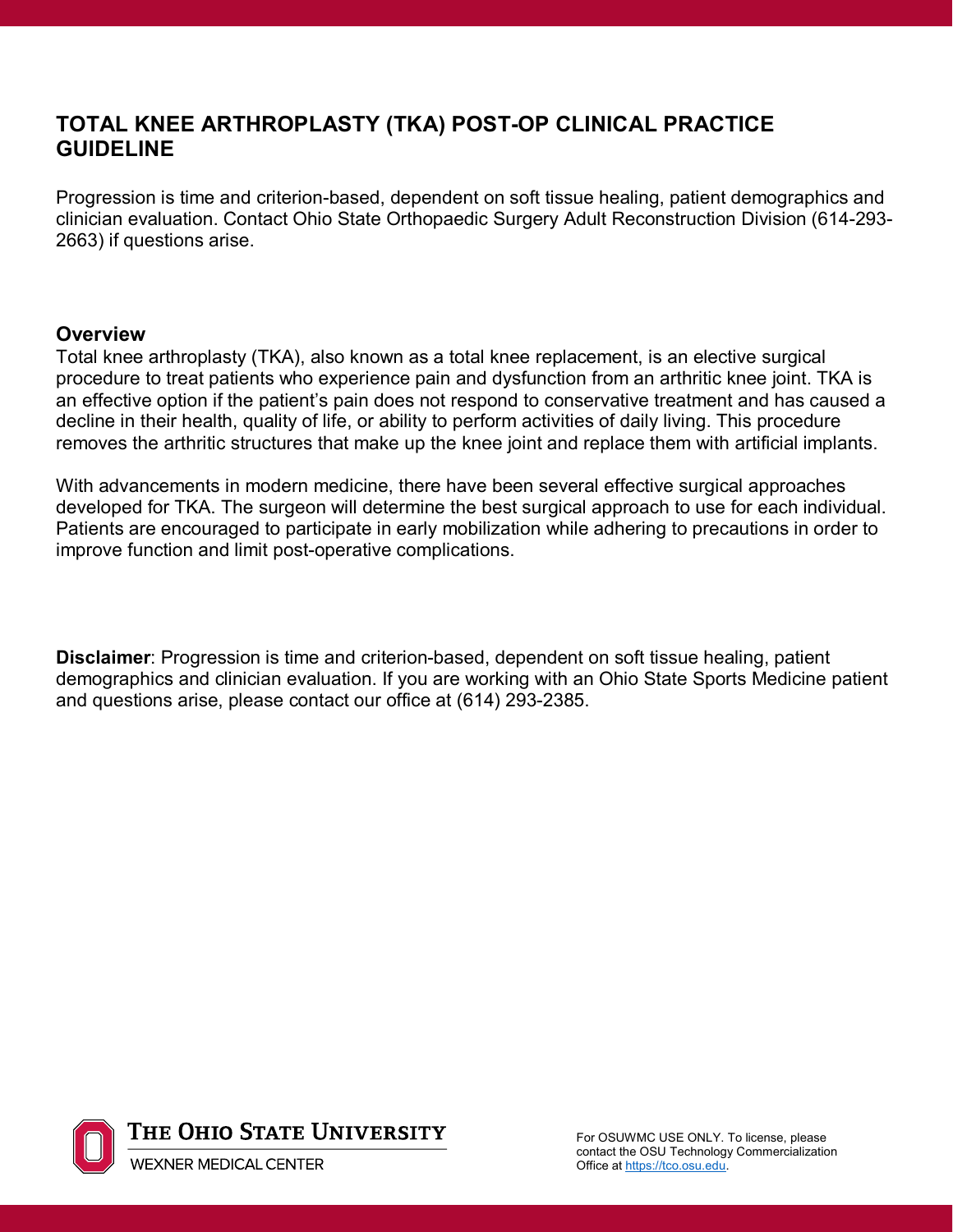# **Summary of Recommendations**

| <b>Expectations</b>                                                                   | Outpatient rehabilitation is expected for every patient after discharge from hospital. Home<br>$\bullet$<br>Heath may be performed initially to increase mobility and achieve community distance<br>ambulation prior to outpatient rehab.                                                                                                                                                                                                                                                                                                                                                                   |
|---------------------------------------------------------------------------------------|-------------------------------------------------------------------------------------------------------------------------------------------------------------------------------------------------------------------------------------------------------------------------------------------------------------------------------------------------------------------------------------------------------------------------------------------------------------------------------------------------------------------------------------------------------------------------------------------------------------|
| <b>Precautions</b>                                                                    | Signs of DVT (Refer directly to ED)<br>$\bullet$<br>Localized tenderness along the distribution of deep venous system<br>$\circ$<br>Entire LE swelling<br>$\circ$<br>Calf swelling >3cm compared to asymptomatic limb<br>$\circ$<br>Pitting edema<br>$\circ$<br>Collateral superficial veins<br>$\circ$<br>Mechanical block or clunk (Refer to surgeon or joint APP team for re-evaluation)<br>٠<br>Lack of full knee extension by 4-6 weeks (Refer to surgeon/or APP team for re-evaluation)<br>$\bullet$<br>AD required for ambulation after post-op week 6 (MD follow up visit)<br>٠                     |
| Weight<br><b>Bearing</b><br>Progression                                               | ROM: Full active knee extension; no pain on passive overpressure<br>$\bullet$<br>Strength: Able to perform strong quad isometric with full tetany and superior patellar glide and<br>$\bullet$<br>able to perform 2x10 SLR without quad lag<br>Effusion: 1+ or less is preferred (2+ acceptable if all other criteria are met)<br>$\bullet$<br>60 sec of SL stance without compensation or pain<br>$\bullet$<br>Normalized gait pattern without assistive device - focus on TKE<br>$\bullet$<br>Able to ascend/descent stairs with handrail or AD use<br>$\bullet$<br>Goal: DC AD by post-op week 3-6 weeks |
| <b>Range of</b><br><b>Motion</b><br>Progression                                       | Equalize knee ext AROM for symmetry<br>$\bullet$<br>Knee flex A/PROM:<br>$\bullet$<br>60-90 by 2 weeks<br>$\circ$<br>100 by 6 weeks<br>$\circ$<br>120 by 8-12 weeks<br>$\circ$                                                                                                                                                                                                                                                                                                                                                                                                                              |
| <b>Functional</b><br><b>Testing</b>                                                   | 30-second Chair Stand Test<br>$\bullet$<br><b>Gait Speed</b><br>٠<br><b>TUG</b><br>$\bullet$<br><b>Functional Reach Test</b><br>$\bullet$<br>6-min Walk Test<br>$\bullet$<br>*Functional strength testing should be reserved for patients returning high-level activity                                                                                                                                                                                                                                                                                                                                     |
| <b>Patient</b><br><b>Reported</b><br><b>Outcomes</b>                                  | Collect at least one of the following at initial evaluation, every 6 weeks and discharge. Be<br>consisted with which outcome tool is collected.<br>Knee Injury and Osteoarthritis Outcome Score (KOOS)<br>$\bullet$<br>International Knee Documentation Committee (IKDC)<br>٠<br>Lower Extremity Functional Scale (LEFS)<br>$\bullet$                                                                                                                                                                                                                                                                       |
| <b>Criteria to</b><br><b>Discharge</b><br><b>Assistive</b><br><b>Device</b>           | ROM: Full active knee extension; no pain on passive overpressure<br>$\bullet$<br>Strength: Able to perform strong quad isometric with full tetany and superior patellar glide and<br>$\bullet$<br>able to perform 2x10 SLR without quad lag<br>Effusion: 1+ or less is preferred (2+ acceptable if all other criteria are met)<br>$\bullet$<br>Weight Bearing: Demonstrates pain-free ambulation without visible gait deviation<br>$\bullet$                                                                                                                                                                |
| <b>Considerations</b><br><b>Regarding</b><br><b>Running and</b><br><b>Plyometrics</b> | 1.<br>High impact activities such as plyometrics and running are generally not advised<br>following total joint replacements. First priority following these surgeries is to<br>prevent damage to the new artificial joint. Patients are advised to participate in low<br>impact exercise/activities. ***Patients considering plyometrics with intent to resume<br>running/sport should consult with their physician. ***                                                                                                                                                                                   |

# THE OHIO STATE UNIVERSITY

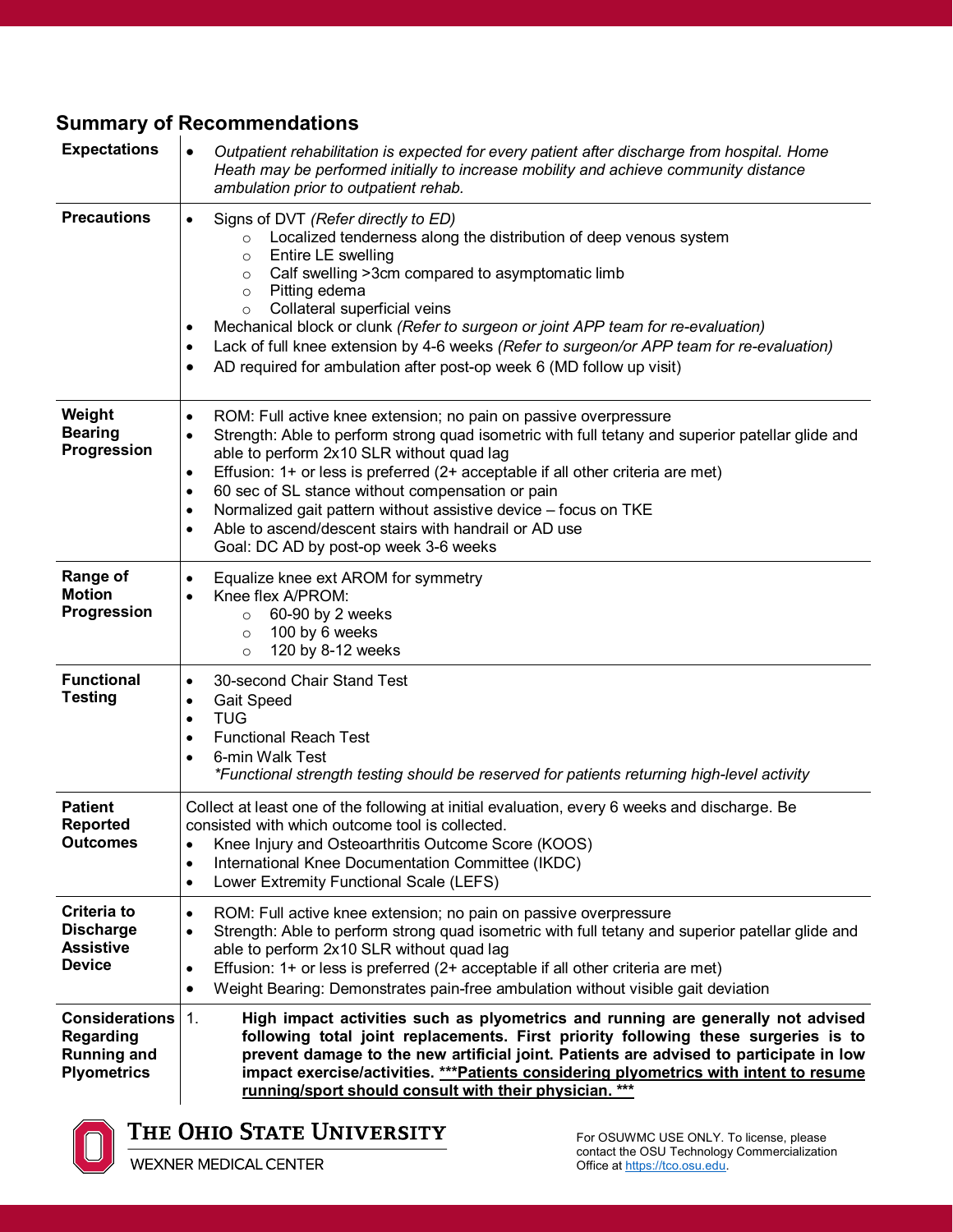### **RED/YELLOW FLAGS**

*Red flags are signs/symptoms that require immediate referral for re-evaluation. Yellow flags are signs/symptoms that require modification to plan of care.* 

| <b>Red Flags</b>    | Signs of DVT (Refer directly to ED)<br>$\bullet$<br>Localized tenderness along the distribution of deep venous system<br>$\circ$<br>Entire LE swelling<br>O<br>Calf swelling >3cm compared to asymptomatic limb<br>O<br>Pitting edema<br>$\circ$<br>Collateral superficial veins<br>$\circ$<br>Mechanical block or clunk (Refer to surgeon/or joint APP team for re-evaluation)<br>٠<br>Lack of full knee extension by 4-6 weeks (Refer to surgeon/or joint APP team for re-<br>evaluation) |
|---------------------|---------------------------------------------------------------------------------------------------------------------------------------------------------------------------------------------------------------------------------------------------------------------------------------------------------------------------------------------------------------------------------------------------------------------------------------------------------------------------------------------|
| <b>Yellow Flags</b> | Persistent reactive pain or effusion following therapy or ADLs<br>٠<br>Decrease intensity of therapy interventions, continue effusion management<br>$\circ$<br>and provide patient education regarding activity modification until reactive<br>symptoms resolve                                                                                                                                                                                                                             |

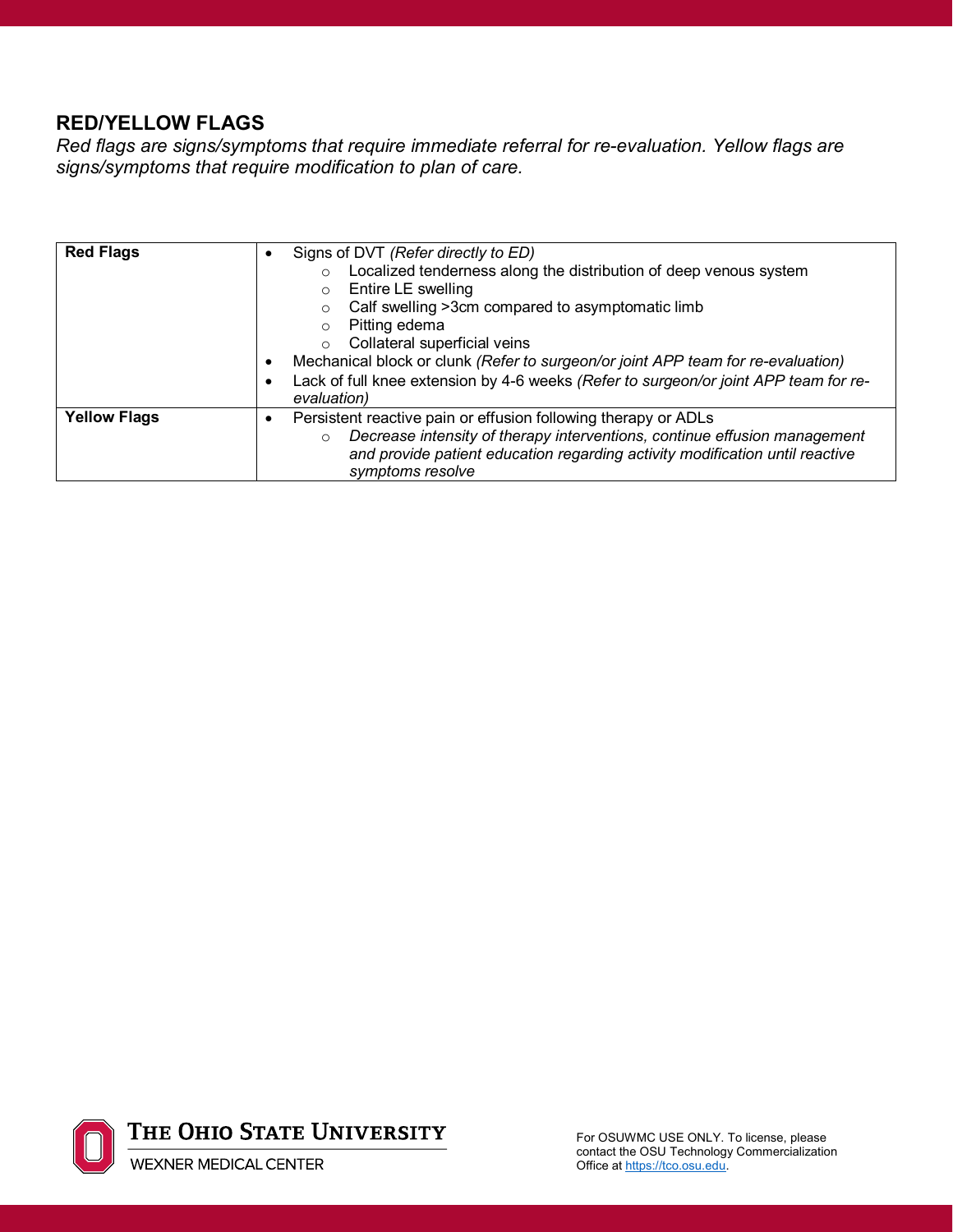## **PHASE I: Day 1 Post-Op until D/C of Assistive Device (0-6 weeks)**

| <b>Goals</b>                 | Protect healing tissue<br>٠                                                                                                                            |
|------------------------------|--------------------------------------------------------------------------------------------------------------------------------------------------------|
|                              | Pain and edema control (recommend compression garments/shorts to assist)<br>$\bullet$                                                                  |
|                              | DVT prevention<br>$\bullet$                                                                                                                            |
|                              | Improve pain-free ROM<br>$\bullet$                                                                                                                     |
|                              | Normalize muscle activation<br>$\bullet$                                                                                                               |
|                              | Ambulate independently without AD<br>$\bullet$                                                                                                         |
|                              | Independent with all ADLs                                                                                                                              |
| <b>Precautions/Red Flags</b> | ٠                                                                                                                                                      |
|                              | Signs of DVT (Refer directly to ED)<br>$\bullet$<br>Localized tenderness along the distribution of deep venous system<br>$\circ$                       |
|                              | Entire LE swelling<br>$\circ$                                                                                                                          |
|                              | Calf swelling >3cm compared to asymptomatic limb<br>$\circ$                                                                                            |
|                              | Pitting edema<br>$\circ$                                                                                                                               |
|                              | Collateral superficial veins<br>$\circ$                                                                                                                |
|                              | Mechanical block or clunk (Refer to surgeon or joint APP team for re-evaluation)<br>$\bullet$                                                          |
|                              | Lack of full knee extension by 4-6 weeks (Refer to surgeon/or APP team for re-<br>$\bullet$                                                            |
|                              | evaluation)                                                                                                                                            |
|                              | AD required for ambulation after post-op week 6 (MD follow up visit)<br>$\bullet$                                                                      |
| <b>AD Progression</b>        | Walker $\rightarrow$ less restrictive (cane) $\rightarrow$ no device as tolerated<br>$\bullet$                                                         |
|                              | Crutch use: $2 \rightarrow 1 \rightarrow 0$ as tolerated<br>$\bullet$                                                                                  |
|                              | Goal: use of AD to minimize compensatory gait<br>$\bullet$                                                                                             |
| <b>Criteria for</b>          | ROM: Full active knee extension; no pain on passive overpressure<br>$\bullet$                                                                          |
| <b>Community</b>             | Strength: Able to perform strong quad isometric with full tetany and superior patellar glide<br>$\bullet$                                              |
| <b>Ambulation without</b>    | and able to perform 2x10 SLR without quad lag                                                                                                          |
| AD                           | Effusion: 1+ or less is preferred (2+ acceptable if all other criteria are met)<br>$\bullet$                                                           |
|                              | 60 sec of SL stance without compensation or pain<br>$\bullet$                                                                                          |
|                              | Normalized gait pattern without assistive device - focus on TKE<br>$\bullet$                                                                           |
|                              | Able to ascend/descent stairs with handrail or AD use<br>$\bullet$                                                                                     |
|                              | Goal: DC AD by post-op week 3                                                                                                                          |
| <b>Return to Driving</b>     | ٠<br>MD clearance<br>$\bullet$                                                                                                                         |
| Progression                  |                                                                                                                                                        |
|                              | Usually 4-8 weeks post-op<br>$\bullet$<br>D/C Narcotics                                                                                                |
|                              | $\bullet$                                                                                                                                              |
|                              | Driving step test<br>$\bullet$                                                                                                                         |
| <b>Edema Control</b>         | ٠                                                                                                                                                      |
|                              | Cryotherapy at least 5x daily for the first week<br>$\bullet$                                                                                          |
|                              | Cryotherapy at least 3x daily for week 1-6<br>$\bullet$                                                                                                |
|                              | Compression hose post-op for 30 days (optional)<br>$\bullet$<br>If returning to work in a predominantly seated position, elevation of knee recommended |
|                              | $\bullet$<br>10 min per hour (at least).                                                                                                               |
| Range of                     | Equalize knee ext AROM for symmetry<br>$\bullet$                                                                                                       |
| <b>Motion/Stretching</b>     | Knee flex A/PROM<br>$\bullet$                                                                                                                          |
|                              | 60-90 deg by 2 weeks<br>$\circ$                                                                                                                        |
|                              | 100 deg by 6 weeks<br>$\circ$                                                                                                                          |
|                              | 120 deg by 8-12 weeks<br>$\circ$                                                                                                                       |
|                              | Stationary bicycle/recumbent stepper for ROM - no resistance<br>$\bullet$                                                                              |
|                              | Manual patellar mobility, manual tibiofemoral mobility<br>٠                                                                                            |
|                              |                                                                                                                                                        |
| Neuromuscular                | This section is 1 <sup>st</sup> priority $\rightarrow$ do not progress to strengthening until muscle activation and                                    |
| Control                      | isolated control is normalized                                                                                                                         |
|                              | quadriceps, glutes, transverse abdominus, hamstrings                                                                                                   |
|                              |                                                                                                                                                        |

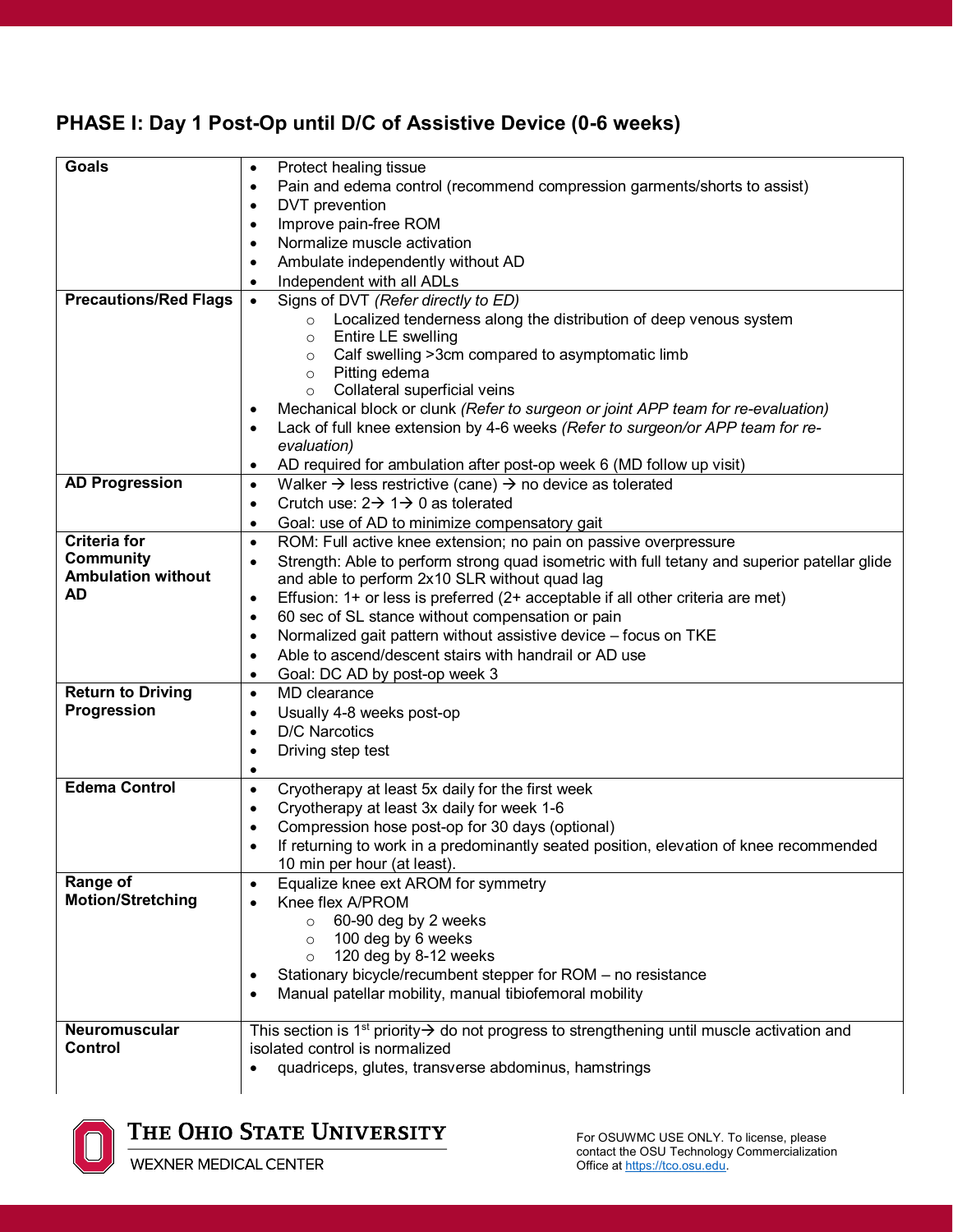| PHASE I: Day 1 Post-Op until D/C of Assistive Device (0-6 weeks) - continued |  |  |
|------------------------------------------------------------------------------|--|--|
|------------------------------------------------------------------------------|--|--|

| NMES Parameters $\rightarrow$  |                                                               |                                                                                           |  |  |
|--------------------------------|---------------------------------------------------------------|-------------------------------------------------------------------------------------------|--|--|
|                                | $\bullet$                                                     | NMES pads are placed on the proximal and distal quadriceps                                |  |  |
| can be used post-op            | Patient: Seated in long sitting (knees extended)<br>$\bullet$ |                                                                                           |  |  |
| day 2 and following            | $\bullet$                                                     | The patient is instructed to relax while the e-stim generates at least 50% of their max   |  |  |
|                                |                                                               | volitional quadriceps contraction OR maximal tolerable amperage without knee joint pain   |  |  |
|                                | 10-20 seconds on/ 50 seconds off x 15 min                     |                                                                                           |  |  |
| <b>Therapeutic exercise</b>    | <b>Early Exercises</b>                                        | Late Exercises                                                                            |  |  |
|                                | heel slides (seated or supine)                                | Step ups (fwd and side)                                                                   |  |  |
|                                | SAQ, LAQ<br>$\bullet$                                         | Mini squats/sit-to-stand<br>$\bullet$                                                     |  |  |
|                                | SLR - 4W on table, SL balance<br>$\bullet$                    | • Prone HS curls                                                                          |  |  |
|                                | Ankle pumps<br>$\bullet$                                      | Heel raises<br>$\bullet$                                                                  |  |  |
| <b>Aquatic Therapy</b>         | $\bullet$                                                     | With MD clearance, begin aquatic therapy once incision is healed $(\sim 4$ weeks post-op) |  |  |
|                                | $\bullet$                                                     | Caution required with ambulation on pool desk due to slippery surfaces                    |  |  |
|                                | $\bullet$                                                     | Focus on knee ROM, normalizing gait, hip strengthening and stability                      |  |  |
|                                | $\bullet$                                                     | Can return to easy lap swimming (with the exception of elementary backstroke and          |  |  |
|                                | breaststroke) – no flip turns at this time                    |                                                                                           |  |  |
| <b>Criteria to Progress to</b> | $\bullet$                                                     | Normalized gait pattern for community ambulation (≥800 ft) without AD                     |  |  |
| <b>Phase II</b>                | $\bullet$                                                     | Knee ext normalized, knee flexion to 110 degrees                                          |  |  |
|                                | SLR 2x10 without quad lag<br>$\bullet$                        |                                                                                           |  |  |
|                                | $\bullet$                                                     | Minimal to no reactive pain and swelling with ADLs and PT exercises                       |  |  |
|                                |                                                               | Muscle activation and isolation is normalized                                             |  |  |

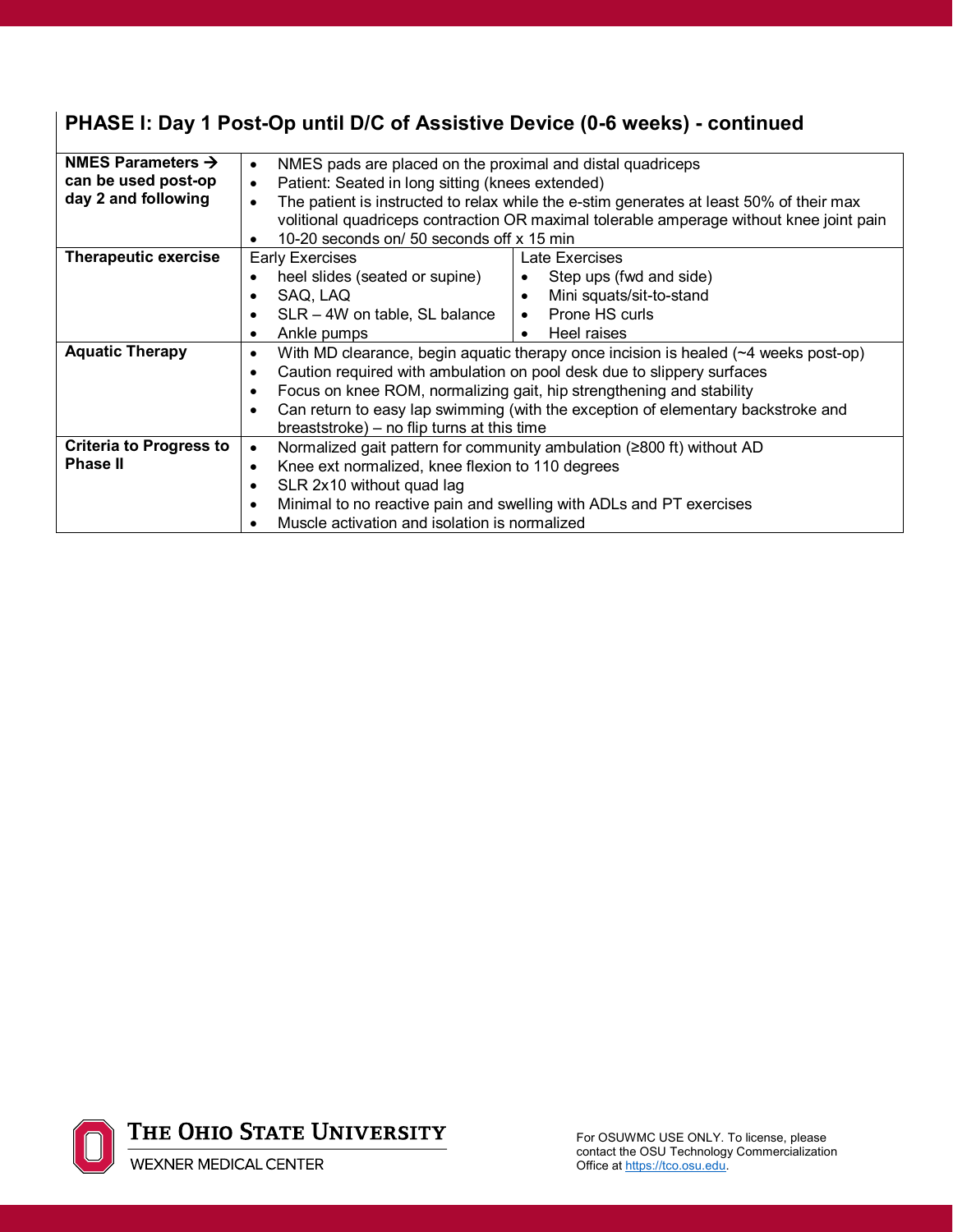## **PHASE II: D/C of AD to Pain Free ADLs (6-12 weeks)**

| <b>Goals</b><br><b>Precautions</b>                                                                        | Restore full PROM and AROM<br>$\bullet$<br>Progressively improve strength of the affected LE musculature (core and LE muscles)<br>$\bullet$<br>Normalize postural/pelvic and LE control with DL and SL activities<br>$\bullet$<br>Normalize gait at preferred walking speed for community distances<br>٠<br>Tolerate ADLs without pain or limitation<br>٠<br>OK to progress strengthening exercises and functional tasks as appropriate pending<br>$\bullet$<br>no reactive pain or effusion<br>Increase aerobic conditioning/endurance related tasks monitoring reactive edema    |                                                                                                                                                                                                                                     |  |
|-----------------------------------------------------------------------------------------------------------|------------------------------------------------------------------------------------------------------------------------------------------------------------------------------------------------------------------------------------------------------------------------------------------------------------------------------------------------------------------------------------------------------------------------------------------------------------------------------------------------------------------------------------------------------------------------------------|-------------------------------------------------------------------------------------------------------------------------------------------------------------------------------------------------------------------------------------|--|
| Range of<br><b>Motion/Stretching</b>                                                                      | A/PROM:<br>100 by 6 weeks<br>$\bullet$<br>120 by 8-12 weeks<br>Continue bicycle for ROM                                                                                                                                                                                                                                                                                                                                                                                                                                                                                            |                                                                                                                                                                                                                                     |  |
| <b>NMES Parameters</b>                                                                                    | NMES pads are placed on the proximal and distal quadriceps<br>$\bullet$<br>Patient: Seated in long sitting (knees extended)<br>$\bullet$<br>The patient is instructed to relax while the e-stim generates at least 50% of their max<br>$\bullet$<br>volitional quadriceps contraction OR maximal tolerable amperage without knee joint pain<br>10-20 seconds on/ 50 seconds off x 15 min<br>$\bullet$                                                                                                                                                                              |                                                                                                                                                                                                                                     |  |
| Cardiovascular<br><b>Exercises</b>                                                                        | May progress time on upright bike as tolerated (ensure pt can perform 30 min with no<br>$\bullet$<br>resistance and without symptoms prior to adding resistance. Decrease time to = 15<br min when adding resistance)<br>May begin elliptical when pt demonstrates adequate quad control, hip and knee<br>extension, gluteal activation<br>Encourage continued progression of low impact activities for cardiovascular fitness<br>and community endurance                                                                                                                          |                                                                                                                                                                                                                                     |  |
| <b>Therapeutic Exercise</b>                                                                               | Early Exercises:<br>Wall squats<br>Mini lunges<br>Step ups- progress to single<br>leg step ups<br>Step downs<br>4 way hip<br>Leg Press with light<br>resistance, higher reps<br>Open Chain knee extension                                                                                                                                                                                                                                                                                                                                                                          | Late Exercises:<br>Full squat to 70 degrees<br>Side steps with band<br><b>Heel Taps</b><br>$\bullet$<br>Resisted walking<br>$\bullet$<br>Advanced bridges<br>SLS and balance progressions (unstable<br>surface, ball toss, EC, etc) |  |
| <b>Criteria for Discharge</b><br>(or to Progress to<br><b>Phase III once MD</b><br>clearance is provided) | Symmetrical and pain free knee ROM to meet the demands of patients activities<br>$\bullet$<br>Good (4/5) LE strength<br>Symmetrical DL squat to at least 70 degrees knee flexion<br>Good quality movement as graded on Forward Step Down Test (Appendix A)<br>Normalized gait pattern for community distances of ambulation<br>**Criteria for discharge from PT is less rigorous for those not returning to sport. Ensure the<br>patient is able to perform all ADLs and recreational activities without pain, reactive effusion,<br>and with appropriate functional mechanics.*** |                                                                                                                                                                                                                                     |  |



THE OHIO STATE UNIVERSITY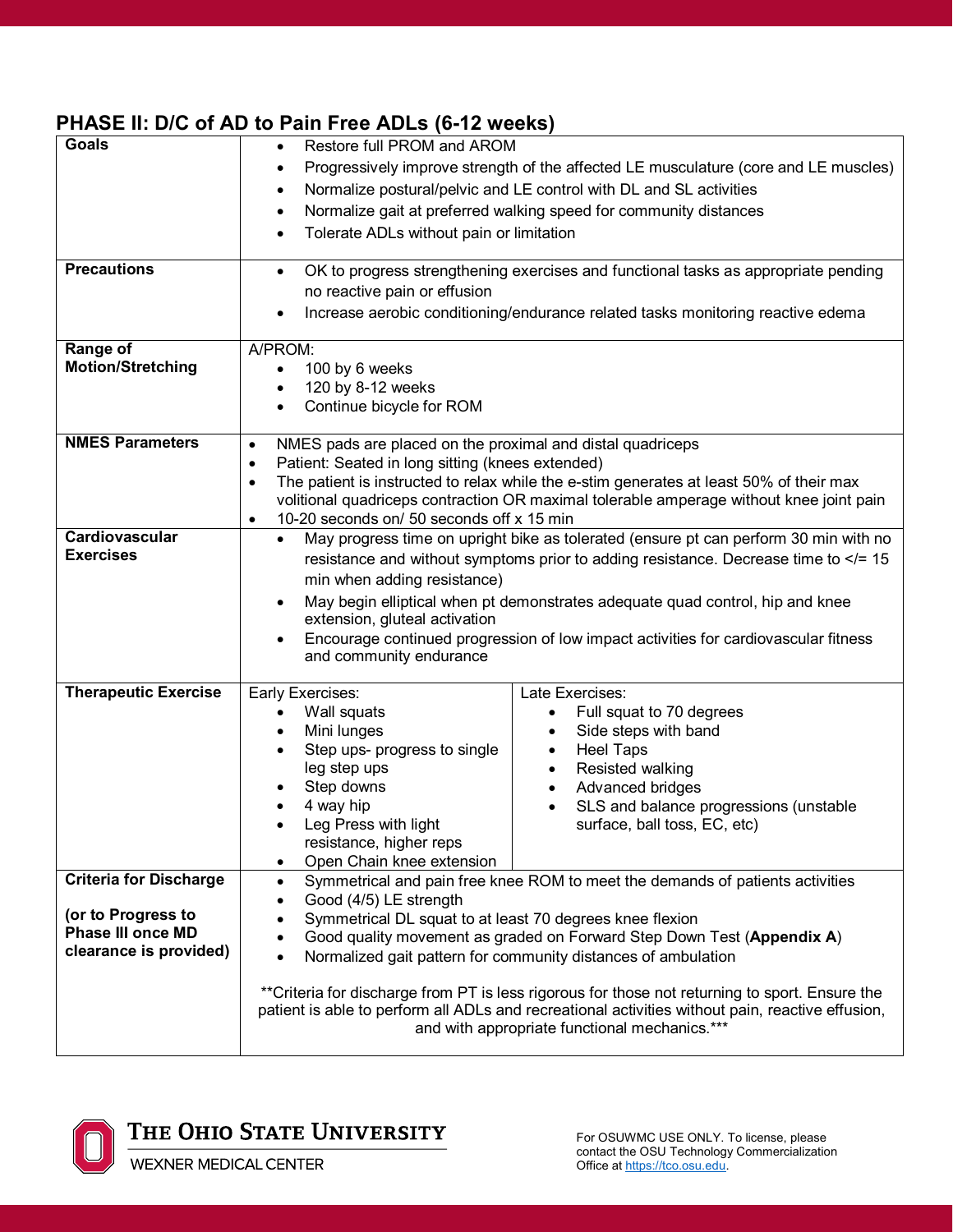### **PHASE III: Pain Free ADLs to Return to Recreational Activities (12-24 weeks)**

*This phase is only required for patients who wish to participate in recreational sport outside of general therapeutic exercise. Patients who don't plan on sport participation can be discharged with maintenance program following completion of Phase II.* 

#### **Goals** • Correct abnormal/compensatory movement patterns with higher level multi-planer strengthening activities • Optimize neuromuscular control/balance/proprioception • Increase volume/intensity of aerobic activities; begin to restore low impact and/or sport-specific cardiovascular fitness • Initiate progressive plyometric activities (per clearance of physician) • Progressively return to sport or prior/desired level of function **Precautions •** Avoid sacrificing quality for quantity during strengthening • Ensure patient maintains full flexibility and pain-free ROM as strength continues to increase • Monitor/minimize reactive edema when increasing demand of task • Closely monitor return to sport progression **Range of Motion**  $\bullet$  **ROM** should be checked periodically to ensure that loading the knee with new exercises does not alter neuromuscular response and normal joint mechanics If ROM goals are not achieved by week 12, terminal stretches should be initiated **Therapeutic Exercise**  $\bullet$  Continue progressive LE and core strengthening (DL $\rightarrow$  SL for closed and open chain exercises) • LE strengthening tasks progressed to multi-planer movements emphasizing core stability and hip/knee control • Core strength tasks progressed to emphasize rotational tasks (chops/lifts, etc) • Proprioception progressed with variability of surfaces, perturbations, UE or trunk movements • Progression towards sport-specific tasks as indicated **Cardiovascular Exercise** • Dynamic Warm Up initiated • *Upright Bike/Elliptical progression (per PT and patient preference)* • *Swimming progression (per PT and patient preference)* **Plyometrics and Running High impact activities such as plyometrics and running are generally not advised following total joint replacements. First priority following these surgeries is to prevent damage to the new artificial joint. Due to lack of evidence on how high impact activities affect the integrity of artificial joint replacement, patients are advised to participate in low impact exercise/activities. Patients considering plyometrics with intent to resume running should consult with their physician.**  • **See Appendix B (only for appropriate patients with MD approval)**

#### **MD clearance is required for participation in impact activities.**



The Ohio State University

For OSUWMC USE ONLY. To license, please contact the OSU Technology Commercialization Office at https://tco.osu.edu.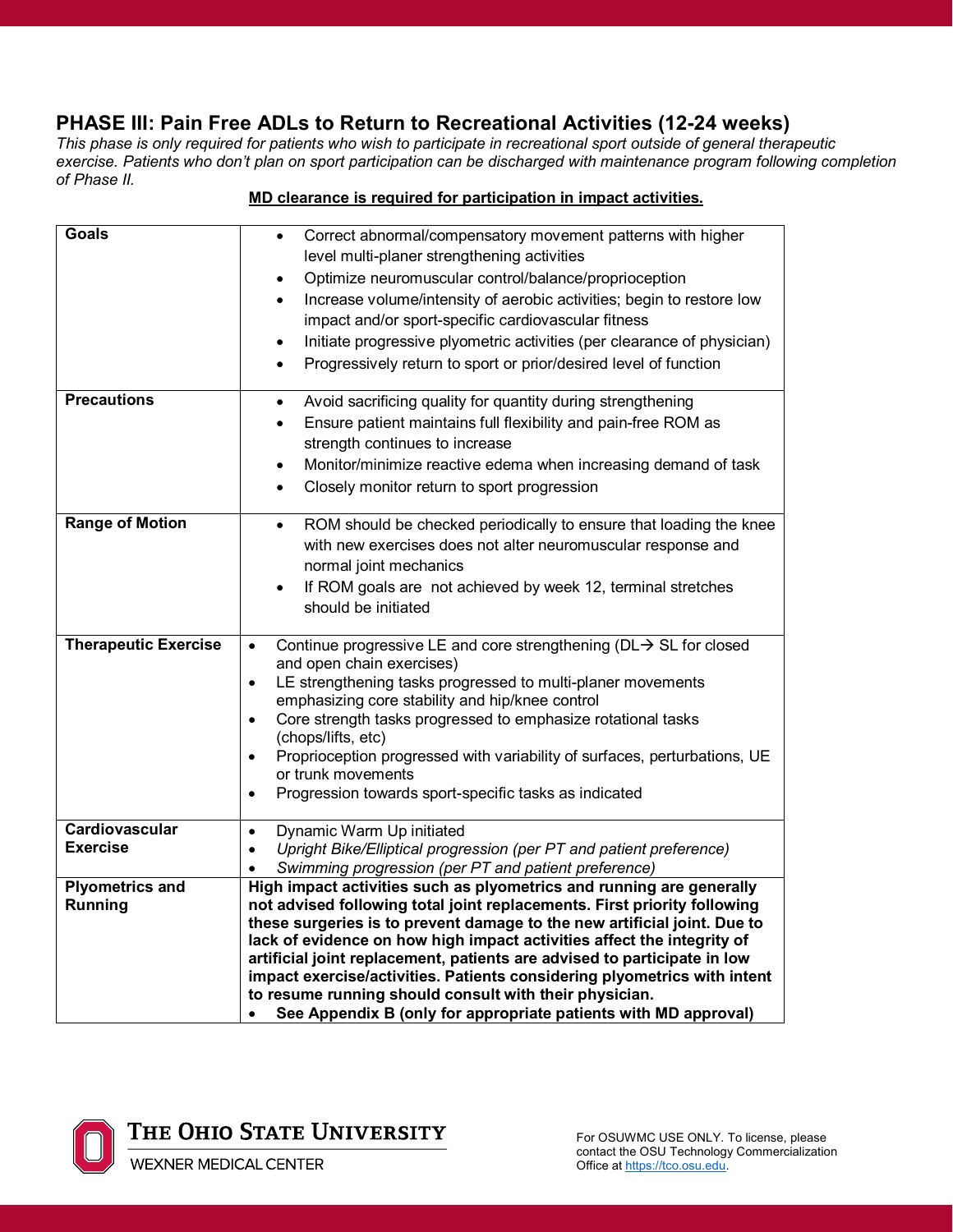## Appendix A: Forward Step Down Test

| <b>Definition of errors</b>                                                                                                                                                                                                                                                                                                                                                                                                                                                                                                                                                                                                                                                                      | <b>Interpretation of errors</b> |                                                          |
|--------------------------------------------------------------------------------------------------------------------------------------------------------------------------------------------------------------------------------------------------------------------------------------------------------------------------------------------------------------------------------------------------------------------------------------------------------------------------------------------------------------------------------------------------------------------------------------------------------------------------------------------------------------------------------------------------|---------------------------------|----------------------------------------------------------|
| Arm strategy: subject uses an arm strategy in an attempt to recover<br>balance (1 point)<br>Trunk movement: trunk leans right or left (1 point)<br>$\bullet$<br>Pelvic plane: pelvis rotates or elevates on one side compared to the<br>$\bullet$<br>other (1 point)<br>Knee position: knee deviates medially and the tibial tuberosity<br>$\bullet$<br>crosses an imaginary vertical line over 2 <sup>nd</sup> toe (1 point); knee deviates<br>medially and the tibial tuberosity crosses an imaginary vertical line over<br>medial boarder of the foot (2 points)<br>Balance: subject steps down on the uninvolved side or the subject's<br>$\bullet$<br>tested leg becomes unsteady (1 point) | 0-1 errors<br>2-3 errors        | Good quality<br>mechanics<br>Medium quality<br>mechanics |
|                                                                                                                                                                                                                                                                                                                                                                                                                                                                                                                                                                                                                                                                                                  | $4+$ errors                     | Poor quality<br>mechanics                                |

Reference: Park K, Cynn H, Choung S. Musculoskeletal predictors of movement quality for the forward step-down test in asymptomatic women. *J Orthop Sports Phys Ther.* 2013;43(7):504-510.



For OSUWMC USE ONLY. To license, please contact the OSU Technology Commercialization Office at https://tco.osu.edu.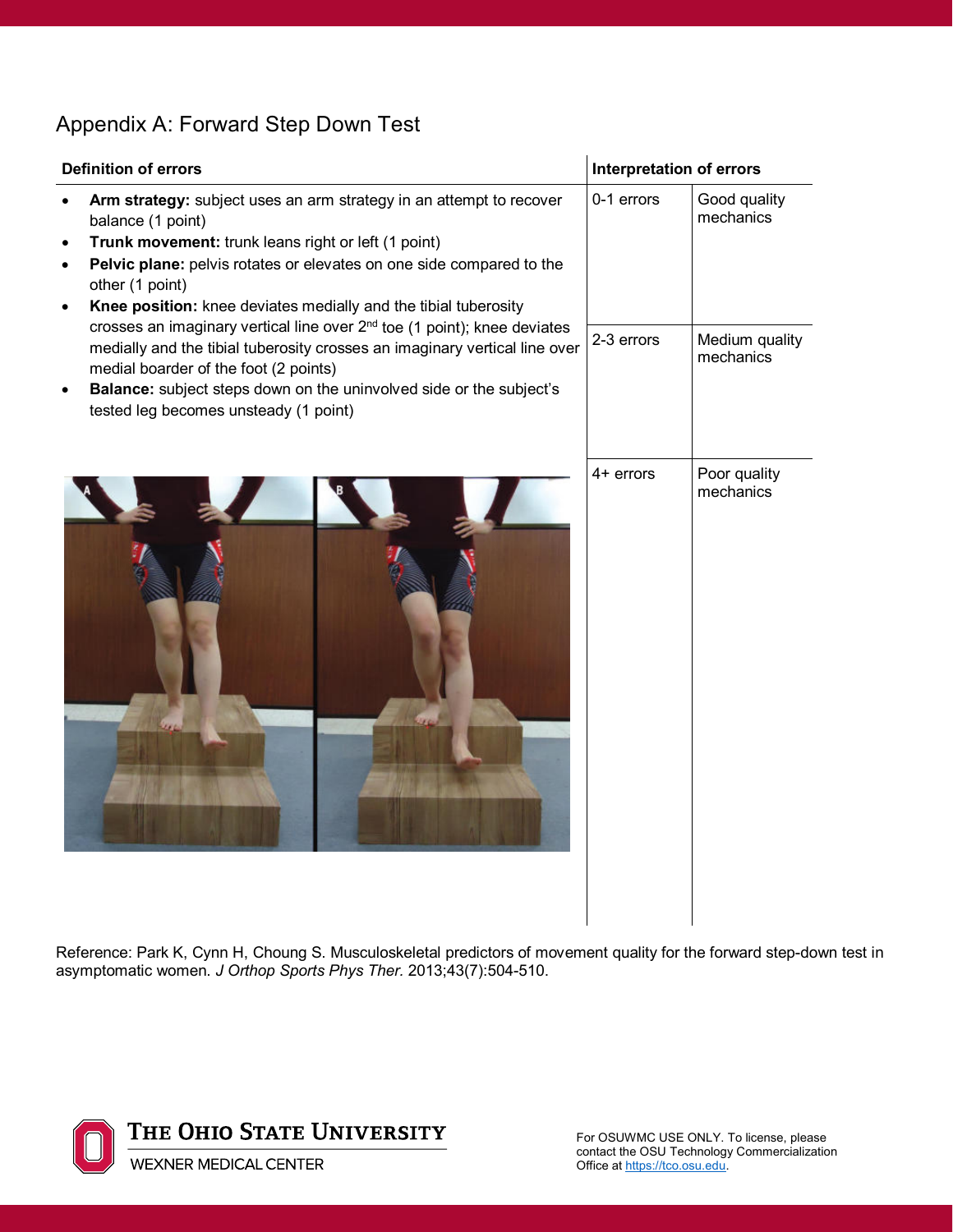## **Appendix B**

| <b>Plyometrics</b>                  | High impact activities such as plyometrics and running are generally not<br>advised following total joint replacements. First priority following these |  |  |
|-------------------------------------|--------------------------------------------------------------------------------------------------------------------------------------------------------|--|--|
|                                     | surgeries is to prevent damage to the new artificial joint. Due to lack of                                                                             |  |  |
| Patients considering                | evidence on how high impact activities affect the integrity of artificial joint                                                                        |  |  |
| plyometrics with intent to          | replacement, patients are advised to participate in low impact                                                                                         |  |  |
| resume running should               | exercise/activities.                                                                                                                                   |  |  |
| consult with their                  |                                                                                                                                                        |  |  |
| physician before beginning          |                                                                                                                                                        |  |  |
| this phase.                         | Criteria to initiate plyometric program:                                                                                                               |  |  |
|                                     | *** Physician clearance at last check-up required***                                                                                                   |  |  |
|                                     |                                                                                                                                                        |  |  |
|                                     | Full, functional, pain-free ROM                                                                                                                        |  |  |
|                                     | >80% quad and hamstring strength compared to uninvolved LE                                                                                             |  |  |
|                                     | Squat 150% BW (leg press or barbell squat)                                                                                                             |  |  |
|                                     | 10 forward and lateral step downs from 8" step with proper alignment                                                                                   |  |  |
|                                     | (Appendix A)                                                                                                                                           |  |  |
|                                     |                                                                                                                                                        |  |  |
|                                     | Progressive weight bearing, DL→ SL demands                                                                                                             |  |  |
|                                     | Shuttle plyometrics ( $DL \rightarrow SL$ )<br>$\bullet$                                                                                               |  |  |
|                                     | Forward hop and hold (uninvolved $\rightarrow$ involved)                                                                                               |  |  |
|                                     | DL mini hops/place jumps<br>$\bullet$                                                                                                                  |  |  |
|                                     | Proper take off/landing mechanics emphasized → NO knee valgus, good                                                                                    |  |  |
|                                     | pelvic stability, soft/quiet landing with equal distribution of force                                                                                  |  |  |
|                                     | Modified agility work can be initiated if appropriate form/tolerance to activity in<br>$\bullet$                                                       |  |  |
|                                     | progressive plyometrics                                                                                                                                |  |  |
| <b>Criteria for Return to Sport</b> | *** Physician clearance at last check-up required***<br>$\bullet$                                                                                      |  |  |
|                                     |                                                                                                                                                        |  |  |
|                                     | Strength: >90% compared to uninvolved LE                                                                                                               |  |  |
|                                     | >90% BW with SL leg press                                                                                                                              |  |  |
|                                     | Demonstrates ability to simulate functional sport-specific movement<br>$\bullet$                                                                       |  |  |
|                                     | Patient reported outcome measures: Score >/= 90%                                                                                                       |  |  |
|                                     | $\bullet$                                                                                                                                              |  |  |
|                                     |                                                                                                                                                        |  |  |

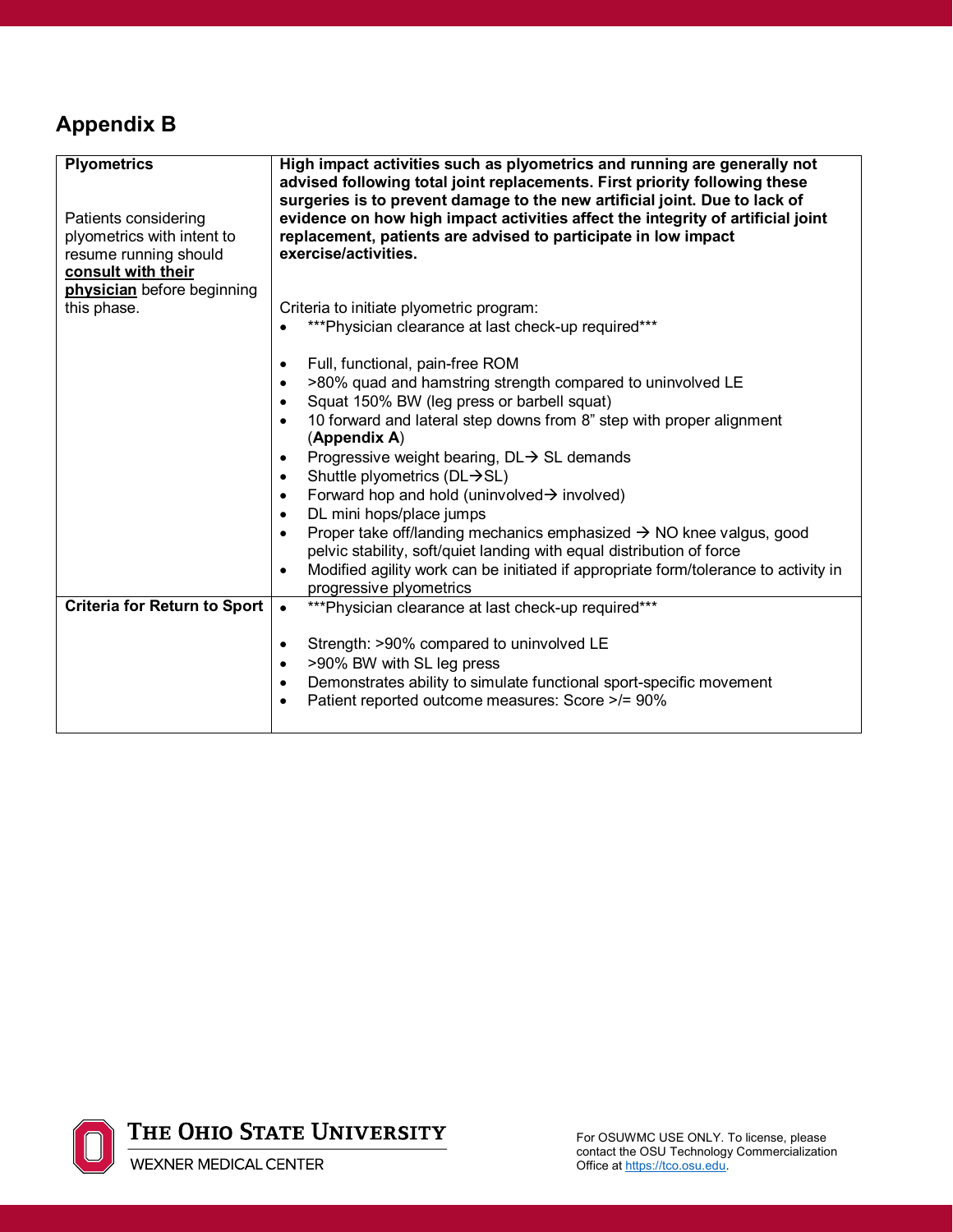## **Return to Running**

Walk/jog progression can be initiated towards end of phase if patient demonstrates:

- Full, functional, pain-free ROM
- > 80% quadriceps, hamstring, and hip (using hand-held dynamometer) strength compared to uninvolved legabductors, adductors, extensors, external rotators
- Squat 150% BW (barbell squat or leg press)  $\bullet$
- 10 forward and lateral step downs from 8" step with proper alignment (see appendix D) ۰
- Hop and hold with proper mechanics (uninvolved  $\rightarrow$  involved x10 repetitions) ٠
- Ability to tolerate 200-250 plyometric foot contacts without reactive pain/effusion ۰
- No gross visual asymmetry and rhythmic strike pattern with treadmill or over ground running  $\bullet$

| <b>Phase</b> | <b>Walk/Run Ratio</b>                                                                                                                | <b>Total Time</b> |
|--------------|--------------------------------------------------------------------------------------------------------------------------------------|-------------------|
|              | 4 min / 1 min                                                                                                                        | $10-20$ min       |
|              | $3 \text{ min}$ / $2 \text{ min}$                                                                                                    | 10-20 min         |
|              | $2 \text{ min}/3 \text{ min}$                                                                                                        | $10-20$ min       |
|              | 1 min $/$ 4 min                                                                                                                      | $10-20$ min       |
| 5            | Jog every other day until able to run 30 consecutive minutes<br>Begin with 5 min walking warm up<br>End with 5 min walking cool down |                   |

#### **General Guidelines**

- Allow at least one day of rest between runs
- Gradual increase in distance is priority before increased pace
- It is common for runners to experience increased pain and/or reactive edema at least x1 during this return to run progression. When pain occurs, runner must stop running immediately and rest at least 1 day before restarting program. With restart, perform last walk/jog ratio cycle completed pain free x2 before attempting the previously painful ratio cycle.